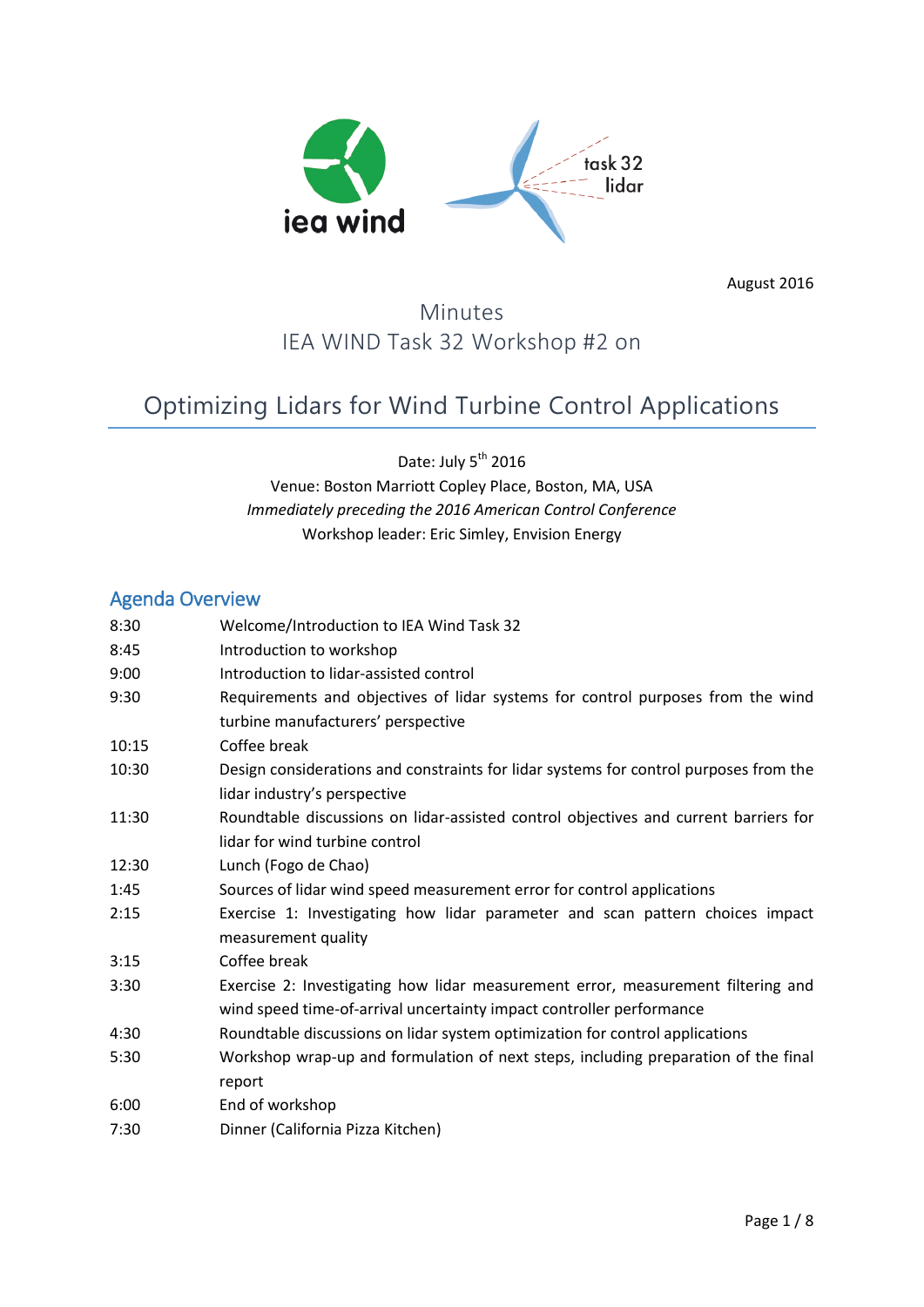# Participant List

| Name                     | Country        | Institution                                |
|--------------------------|----------------|--------------------------------------------|
| <b>Alan Wright</b>       | <b>USA</b>     | <b>NREL</b>                                |
| <b>Andrew Scholbrock</b> | <b>USA</b>     | <b>NREL</b>                                |
| <b>Bin Wang</b>          | China          | Goldwind                                   |
| <b>Bryan Williams</b>    | <b>USA</b>     | <b>GE</b>                                  |
| <b>Cédric Arbez</b>      | Canada         | TechnoCentre Éolien                        |
| <b>Chris Slinger</b>     | UK             | ZephIR                                     |
| <b>Conner B. Shane</b>   | <b>USA</b>     | <b>GE</b>                                  |
| <b>Daniel Zalkind</b>    | <b>USA</b>     | University of Colorado Boulder             |
| <b>David Schlipf</b>     | Germany        | <b>SWE University Stuttgart</b>            |
| <b>Dhiraj Arora</b>      | <b>USA</b>     | <b>GE</b>                                  |
| <b>Eric Simley</b>       | <b>USA</b>     | <b>Envision Energy</b>                     |
| Evan G. Osler            | <b>USA</b>     | Renewable NRG Systems                      |
| <b>Florian Haizmann</b>  | Germany        | <b>SWE University Stuttgart</b>            |
| <b>Guilin Zhou</b>       | China          | Goldwind                                   |
| Hirokazu Kawabata        | Japan          | Advanced Industrial Science and Technology |
| <b>Holger Fürst</b>      | Germany        | <b>SWE University Stuttgart</b>            |
| Jan-Willem van Wingerden | Netherlands    | <b>TU Delft</b>                            |
| <b>Justin Creaby</b>     | <b>USA</b>     | Siemens                                    |
| <b>Kathryn Johnson</b>   | <b>USA</b>     | <b>Colorado School of Mines</b>            |
| Lei Liu                  | China          | Goldwind                                   |
| <b>Lucy Pao</b>          | <b>USA</b>     | University of Colorado Boulder             |
| <b>Matthieu Boquet</b>   | France         | Avent                                      |
| <b>Michael Hind</b>      | <b>USA</b>     | <b>Siemens</b>                             |
| <b>Nikolas Angelou</b>   | <b>Denmark</b> | DTU Wind Energy                            |
| Nobuki Kotake            | Japan          | Mitsubishi Electric Corporation            |
| <b>Paul Fleming</b>      | <b>USA</b>     | <b>NREL</b>                                |
| <b>Pierino Bonanni</b>   | <b>USA</b>     | <b>GE</b>                                  |
| <b>Raach Steffen</b>     | Germany        | <b>SWE University Stuttgart</b>            |
| Róbert Ungurán           | Germany        | University of Oldenburg                    |
| <b>Romain Goussault</b>  | France         | <b>IFPEN</b>                               |
| Roozbeh Bakhshi          | <b>USA</b>     | University of Maryland-College Park        |
| <b>Sachin Navalkar</b>   | Netherlands    | <b>TU Delft</b>                            |
| Shumpei Kameyama         | Japan          | Mitsubishi Electric Corporation            |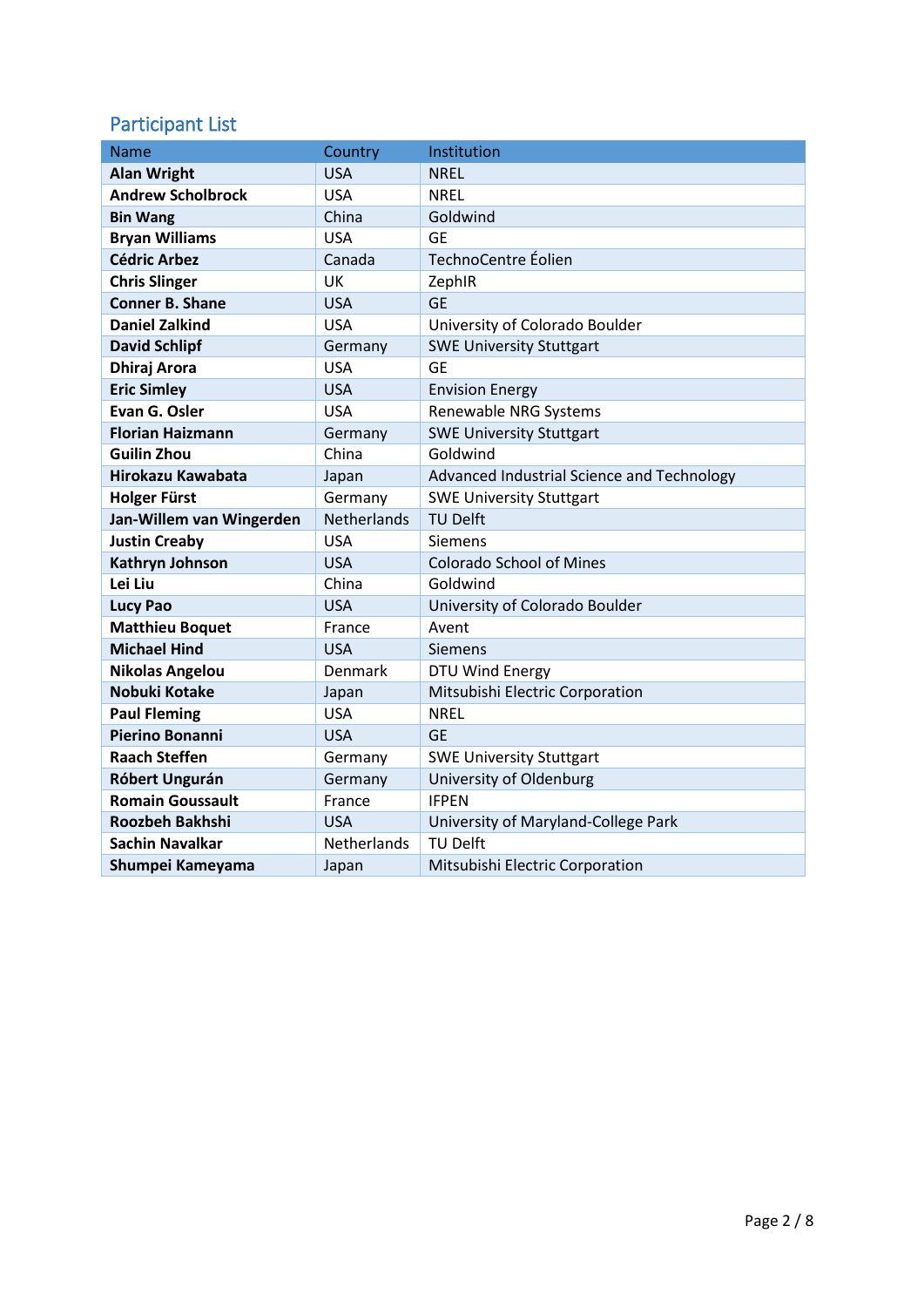# **Minutes**

Welcome/Introduction to IEA Wind Task 32 (David Schlipf, University of Stuttgart) [8:30]

- David welcomes everybody
- Round of introduction
- David introduces the IEA Task 32

Introduction to Workshop (Eric Simley, Envision Energy) [8:50]

• Eric introduces the workshop

Introduction to lidar-assisted control (Andy Scholbrock, NREL) [9:00]

- Andy gives an overview on lidar-assisted control, including collective pitch feedforward-control as well as yaw-control
- Lidar is like spinach it makes wind turbines strong! ;-)
- His two cents for lidar design: Lifting points and bore sight
- Vision for the future: Lidars everywhere!

### Requirements and objectives of lidar systems for control purposes from the wind turbine manufacturers' perspective

- 1) Conner Shane, GE [9:40]
- We need to know the value of the technology
- You start to know a lot about a system if you put it on a turbine at different sites across the world
- Lidar based control value: Load reducing cost / Power Capture increasing AEP
- Extreme Event Detection is less in focus because the 50-year-gust is no longer in the standards (moving from IEC ed. 2 to IEC ed. 3 load certification)
- Main focus is on continuous feed-forward control (fatigue loads)
- Lidar requirements for turbine control:
	- o cost (they are still too expensive), not only initial costs but 20-year life time costs
	- $\circ$  performance expectations: access to raw data, GE wants to do the signal processing, availability, geometry/configuration, self-diagnostics
	- o Lidars are applied in harsh environments: vibrations, weather, industrial service environment
- Nacelle-mounted seems to be acceptable, GE hasn't gone a lot into spinner-mounted
- Availability is very important, influenced by blade blockage, atmospheric conditions, for control a "x number of valid measurements during the last 3s" has been looked at
- Wind resource knowledge challenge (impact of real wind coherency and wakes on Lidar based estimation)
- 2) Bin Wang, Goldwind [10:08]
- Lidars are used for site assessment and all the "traditional" applications
- But also for research of wind flow, wake and so on
- Lidar is like the headlights of a car to the wind turbine
- GW's most interest: increase energy yield, reduce loads, …
- Questions:
	- $\circ$  Can we get more accurate wind field measurements rather than just a few points? How? If not, what is the exactly relationship between them?
	- $\circ$  Is the Lidar measurement steady and reliable for all kind of atmospheric conditions?
	- o What is the reasonable lifetime of a Lidar (degradation and failures)?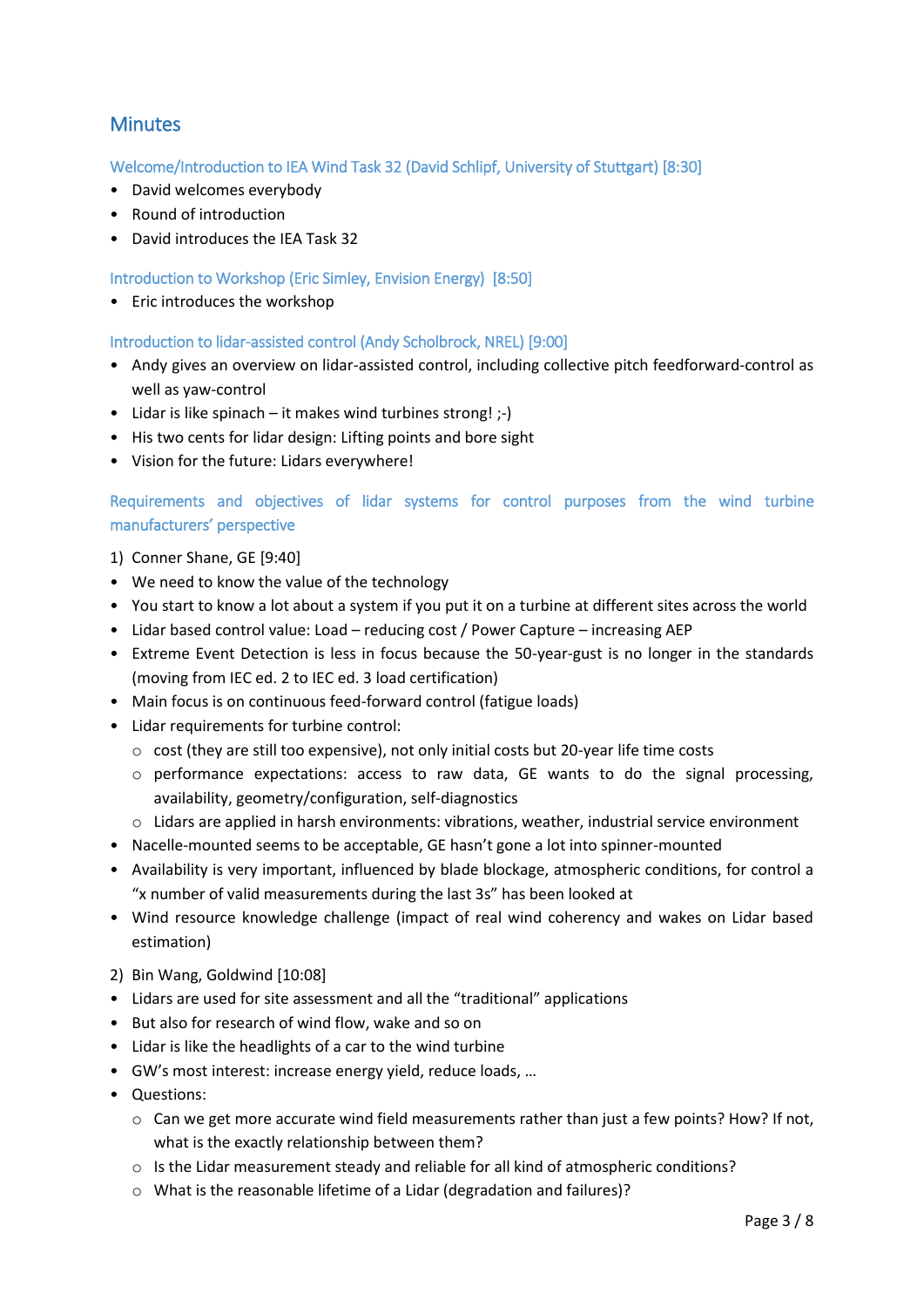- o If we meet heavy fog or clean air?
- o Any other applications to benefit from Lidar?
- o Cost!

### Design considerations and constraints for lidar systems for control purposes from the lidar industry's perspective

- 1) Matthieu Boquet, Avent [10:40]
- Avent dedicated to Lidar-assisted Turbine Control, developing integration program with OEMs involving engineering, science and services, taking into consideration volume and unit costs
- Multiple academic and industrial projects since 2011
- Example of collaborative roadmap with OEMs: Technology Case, Product Development, Validation, Industrialization
- Necessity of high-quality metrology for turbine control: accuracy and precision, availability and redundancy, selectivity, and robustness.
- Important to educate the market about lidar-assisted control benefits
- But debunking myths around what lidar can/can't do and true characteristics needed, avoiding industry disaffection because low-end technology would not have provided the said promises
- Considering the real-life environmental conditions: avoid discrepancies between research community and practical aspects raising from OEM while both should be compatible
- Collaboration between OEMs, Lidar providers and research organizations is a key success factor
- 2) Shumpei Kameyama, Mitsubishi and Hirokazu Kawabata, AIST [11:06]
- Using a center beam (3 beams) is beneficial for the calculation of the wind speed
- How much measurement quality is needed for turbine control? (Time resolution, spatial resolution, measurement availability
- Everything impacts the cost! (Measurement distances, …)
- 3) Chris Slinger, ZephIR [11:26]
- Experience in lidar-assisted control: first trial in 2003, patent in 2003, lots of campaigns going on since then
- Aiming at a 10 year service interval
- No drift in calibration anticipated
- Detailed system and user requirements would be beneficial (location of integration, communications protocols, information needed by the control system, processing balance, availability, reliability, redundancy, system diagnostics and status monitoring, maintenance needs)
- Barriers: turbine manufacturers need to be sure of the benefits lidar can bring (also retrofit market), still insufficient evidence to adopters for cost/reliability/atmospheric conditions/operation in complex flows/achievable availability
- 4) Questions from participants:
- Do the costs scale with production volume? -> Yes, of course
- What about the measurement quality in different atmospheric conditions? -> All lidars are subject to different atmospheric conditions. Maybe a tradeoff between availability and accuracy (for control more towards availability?) can be found?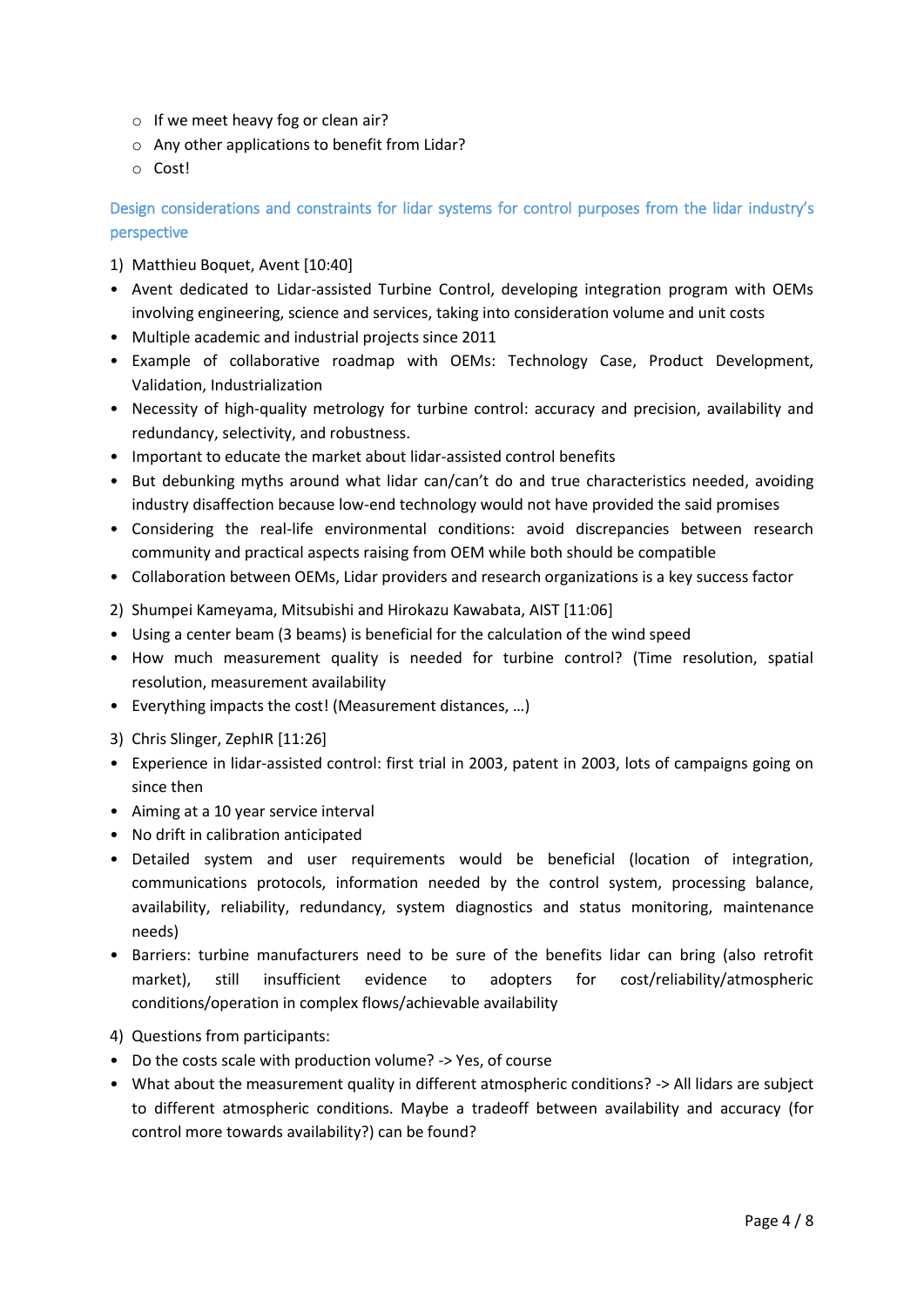Roundtable discussions on lidar-assisted control objectives and current barriers for lidar for wind turbine control (small group discussions) [11:40]

- Eric introduces the small group discussions
- Question 1: What are the control objectives that lidar optimization should be considered for?
- Question 2: What are the barriers preventing the widespread use of lidars for control?

| Group          | Question 1                                            | Question 2                                        |
|----------------|-------------------------------------------------------|---------------------------------------------------|
| 1              | overall: Energy and Loads                             | cost-benefit question unsolved                    |
|                | WT & WF<br>$\bullet$                                  | question on availability open                     |
|                | grid connections<br>$\bullet$                         | TRL too low<br>$\bullet$                          |
|                | availability + reduce measurement errors<br>$\bullet$ | difficult to access quality<br>$\bullet$          |
|                | robustness, easy to install<br>$\bullet$              |                                                   |
|                | standards, RP<br>$\bullet$                            |                                                   |
|                | self-adjusting<br>$\bullet$                           |                                                   |
|                | Performance matrix for Control                        |                                                   |
| $\overline{2}$ | Top Line: Lower the cost of wind energy               | Physical size<br>$\bullet$                        |
|                | Feed forward collective pitch control for             | Lidars are retrofit onto turbines not             |
|                | load reduction                                        | integrated into design                            |
|                | Individual Pitch Control - maybe?<br>$\bullet$        | • Need for high data availability                 |
|                | Improved Yaw Alignment<br>$\bullet$                   | Low availability with low aerosol                 |
|                | Less need to calibrate nacelle wind vane<br>$\bullet$ | • depends on test site                            |
|                | Measure turbine performance<br>$\bullet$              | Reliability<br>$\bullet$                          |
|                | <b>Extreme Event Mitigation</b><br>$\bullet$          | Lidar cost $\rightarrow$ needs to by its way onto |
|                | Detect if turbine is waked<br>$\bullet$               | the wind turbine                                  |
|                | Detect low<br>level jet,<br>atmospheric<br>$\bullet$  | • No good cost model yet for lidar savings        |
|                | conditions                                            | on LCOE                                           |
|                |                                                       | Scaling Studies 500kW $\rightarrow$ 5MW           |
|                |                                                       | Competition from other cheap sensors              |
|                |                                                       | (spinner sonic anemometer)                        |
| 3              | $\oplus$ Simpler lidar<br>YAW:<br>$\bullet$           | • COST                                            |
|                | 2 beams, low sample rate<br>$\bullet$                 | o Volume                                          |
|                | - Requires there to be a problem                      | o Relative/Absolute                               |
|                | <b>COL PITCH:</b>                                     | o Maintenance                                     |
|                | - More complicated                                    | O Design/Retrofit                                 |
|                | $\oplus$ Value to all turbines                        | o Ultimate                                        |
|                | <b>GRID: Short Fore- or Nowcasting</b>                | Availability                                      |
|                | Operation                                             | • Adaption                                        |
|                | Ground-Based?/Nacelle/Mount                           | • Certification/Design                            |
|                | Range                                                 | <b>Proof of Benefits</b>                          |
|                | O&M: Detect High-Duty/SCADA                           |                                                   |
|                | Detect Shear/ Partial Wake<br>IPC:                    |                                                   |
|                | Most Complex                                          |                                                   |
|                | WFC: Flow-field reconstruction                        |                                                   |
|                | Large spatial + Temporal Resolution                   |                                                   |

(Note that the items listed here do not necessarily represent a consensus of all workshop participants.)

Sources of lidar wind speed measurement error for control applications (Eric Simley, Envision Energy) [14:15]

• Eric gives an introduction to lidar measurement quality and sources of error for this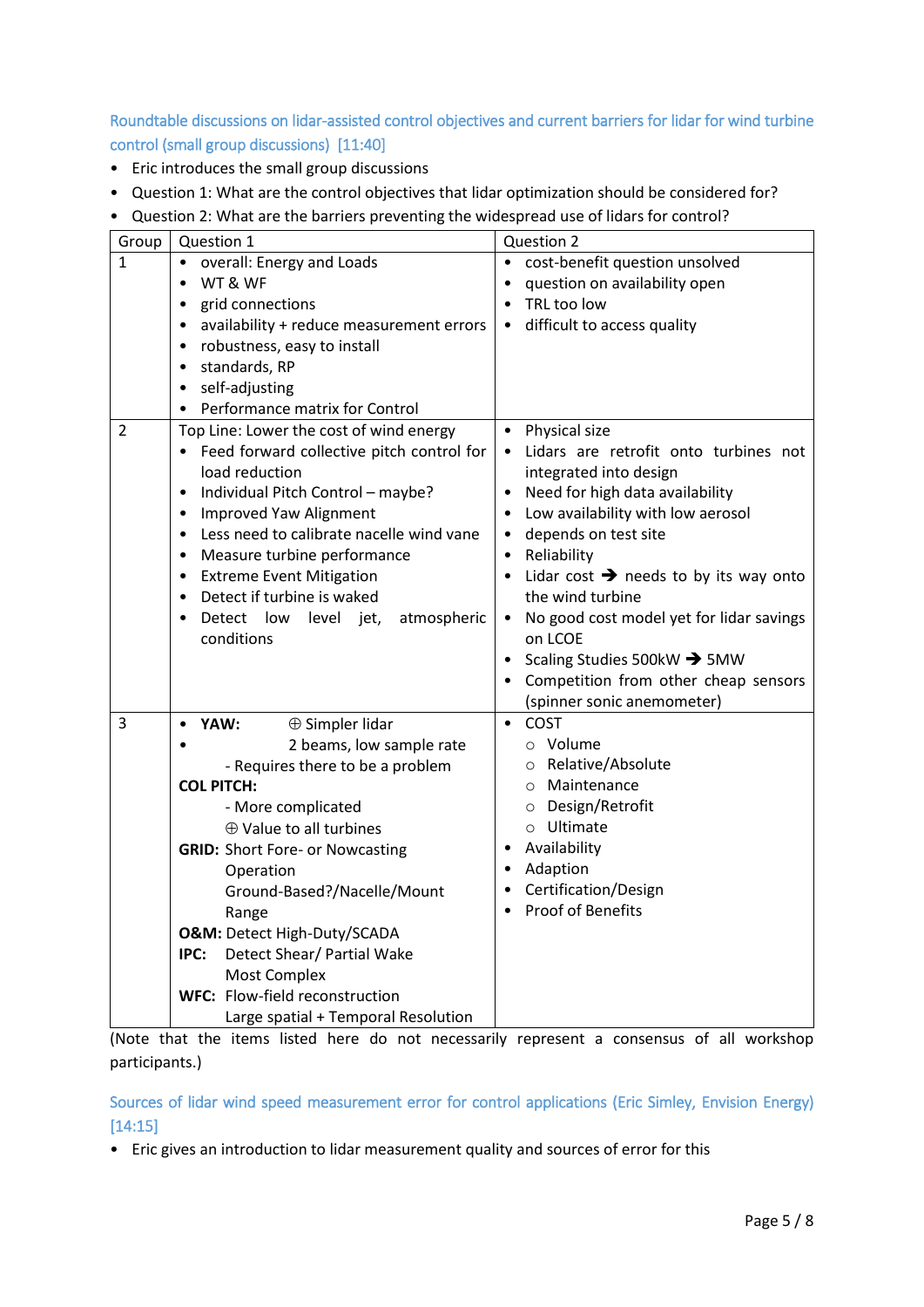- The performance of a combined feedforward/feedback control system can be conveniently analyzed in the frequency domain. Here the example of blade pitch control for generator speed control is used.
- Using the simplification that the wind turbine dynamics can be represented by a linear transfer function, the power spectrum and variance of generator speed can be easily calculated using the power spectra of the rotor effective wind speed and lidar measurements as well as the cross power spectrum between the two variables
- The variance of generator speed can be minimized by using an optimal measurement filter instead of the raw lidar measurements
- Measurement coherence determines the minimum achievable measurement error and generator speed spectrum and is therefore a useful function for assessing lidar measurement quality
- The rotor effective wind speed and lidar measurement power spectra as well as the measurement coherence can be calculated using a frequency domain wind field model
- Wind evolution is included in wind field models using a longitudinal spatial coherence model
- Rotor effective wind speed can be calculated by incorporating the radially dependent aerodynamic properties of the rotor, but to simplify the analysis, it can be treated as the rotor disk average of the longitudinal wind speed
- Line of sight measurement errors are significant when the angle between the lidar beam direction and the longitudinal wind direction is large. Larger beam angles mean that the transverse and vertical wind components contribute more to the line of sight measurement, reducing the coherence with the longitudinal component of interest.
- For a nacelle mounted lidar, line of sight errors decrease as preview distance increases, but wind evolution errors increase. This leads to an optimal preview distance where error is minimized.
- The number of points in the scan pattern has a large impact on measurement coherence. The coherence bandwidth of the measurements can increase by roughly an order of magnitude when a perfect rotor disk average is used instead of a single forward staring lidar.
- The spatial averaging along the lidar beams present in lidar measurements can be helpful because it spatially averages the wind speeds more, similar to how the rotor disk averages the wind speeds
- In the induction zone upstream of the rotor, the wind speed will be reduced relative to the freestream and the wind direction will change slightly due to the wind inflow "expanding" around the rotor. The decrease in wind speeds can cause some uncertainty in the time-of-arrival of the measured wind at the rotor plane, which should be addressed by the control algorithm. However, a large eddy simulation based study shows that the presence of the induction zone does not cause a noticeable decrease in measurement coherence. But more work should be done to learn more about how the induction zone impacts measurement quality.

### Exercise 1: Investigating how lidar parameter and scan pattern choices impact measurement quality (group exercise, leader: Eric Simley, Envision Energy) [15:15]

- Eric introduces exercise 1
- The exercise showed how a frequency domain wind field model including wind evolution can be used to optimize a lidar scan pattern
- The optimal scan radius and preview distance of a circularly scanning lidar that minimize mean square measurement error for a particular set of wind conditions were found
- Questions from participants after exercise 1: How well do these theoretical results compare to reality? According to David in general the field-testing show good agreement with the theory. One big problem is the wind evolution – this needs to be examined more.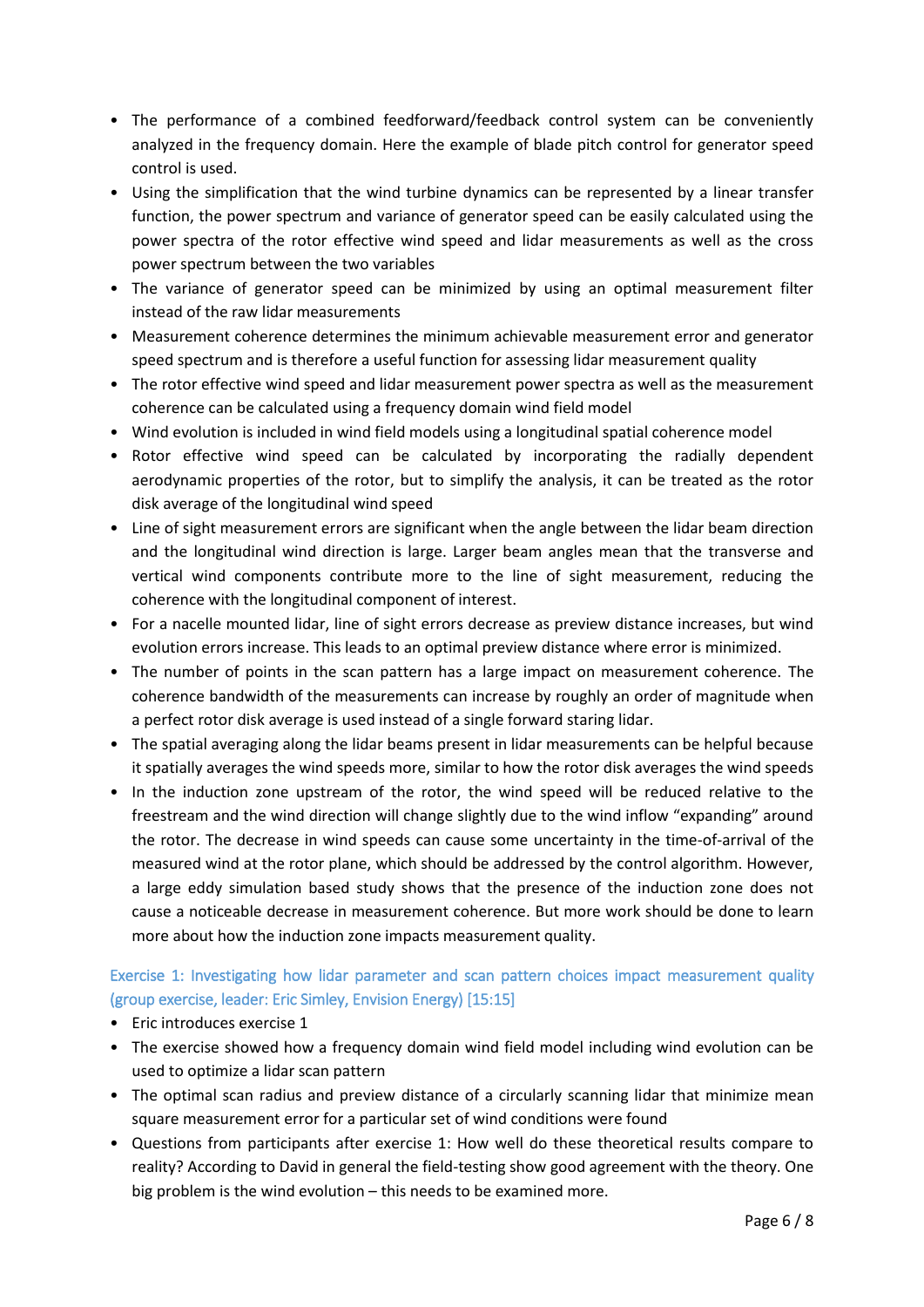Exercise 2: Investigating how lidar measurement error, measurement filtering and wind speed time-ofarrival uncertainty impact controller performance (group exercise, leader: Holger Fürst, SWE, University of Stuttgart) [16:15]

- Holger introduces exercise 2
- The exercise showed that
	- o …designing a feedforward controller assisting a basic collective pitch feedback controller assuming perfect wind preview is relatively simple: only the static pitch curve is needed.
	- $\circ$  ... a feedforward controller can have negative impact in comparison to a feedback only case if no filter and timing correction is used.
	- o …the best filter is found closed to the analytic transfer function from exercise 1.
	- $\circ$  ...the best timing correction is found by buffering the signal by the preview time (distance divided by mean wind speed) minus the delay from the filtering.
	- $\circ$  ...the feedforward controller based on the optimized trajectory from exercise 1 achieves significantly better reduction of the rotor speed variation compared to the staring case.
	- $\circ$  ... the analytic spectra fit very well to the estimated spectra from the time simulations.

Roundtable discussions on lidar system optimization for control applications (small group discussions) [17:00]

- Eric introduces to the second small group discussions
- Question 1: What are the design suggestions that can mitigate the identified barriers?
- Question 2: What are the design suggestions to optimize lidars for the identified control application?

| Group          | Question 1                                                    | Question 2                                |  |  |  |
|----------------|---------------------------------------------------------------|-------------------------------------------|--|--|--|
| $\mathbf{1}$   | open-source virtual Lidar catalogue + cost model<br>$\bullet$ |                                           |  |  |  |
|                | • flexible research Lidars for field testing                  |                                           |  |  |  |
|                | more advanced wind field model<br>$\bullet$                   |                                           |  |  |  |
|                | Lidars cost models that identify design drivers<br>$\bullet$  |                                           |  |  |  |
|                |                                                               |                                           |  |  |  |
|                | draft guidelines for standard                                 |                                           |  |  |  |
| $\overline{2}$ | <b>Data Availability</b>                                      |                                           |  |  |  |
|                | 1. Adaptive Lidar $\leftrightarrows$ Weather Conditions       |                                           |  |  |  |
|                | 2. Use other WT systems to inform about lidar confidence      |                                           |  |  |  |
|                | Reliability                                                   |                                           |  |  |  |
|                | 1. Accelerated life testing during Lidar development          |                                           |  |  |  |
|                | 2. Incorporate Lidar Maintenance into standard schedules      |                                           |  |  |  |
|                | 3. Redundancy, Hot swap                                       |                                           |  |  |  |
|                | Cost                                                          |                                           |  |  |  |
|                | wind turbine based design<br>٠                                |                                           |  |  |  |
|                | understanding of cost benefit relation<br>٠                   |                                           |  |  |  |
| 3              | <b>COST:</b> Clear Requirements to get to volume              | coherence<br>before<br>theory<br>• Assess |  |  |  |
|                | cover Range of turbines                                       | building                                  |  |  |  |
|                | Regular Maintenance w/o extra climbs                          | <b>Robust Optimization</b><br>٠           |  |  |  |
|                | Modular? / Easy Replacement                                   | <b>Real Time Capability</b>               |  |  |  |
|                | Good Cost Model<br>$\bullet$                                  | Adaptability                              |  |  |  |
|                | <b>Avail.: Spinner Mount</b>                                  |                                           |  |  |  |
|                | Adaption: Greater Cross-Knowledge / for                       |                                           |  |  |  |
|                | control design                                                |                                           |  |  |  |

(Note that the items listed here do not necessarily represent a consensus of all workshop participants.)